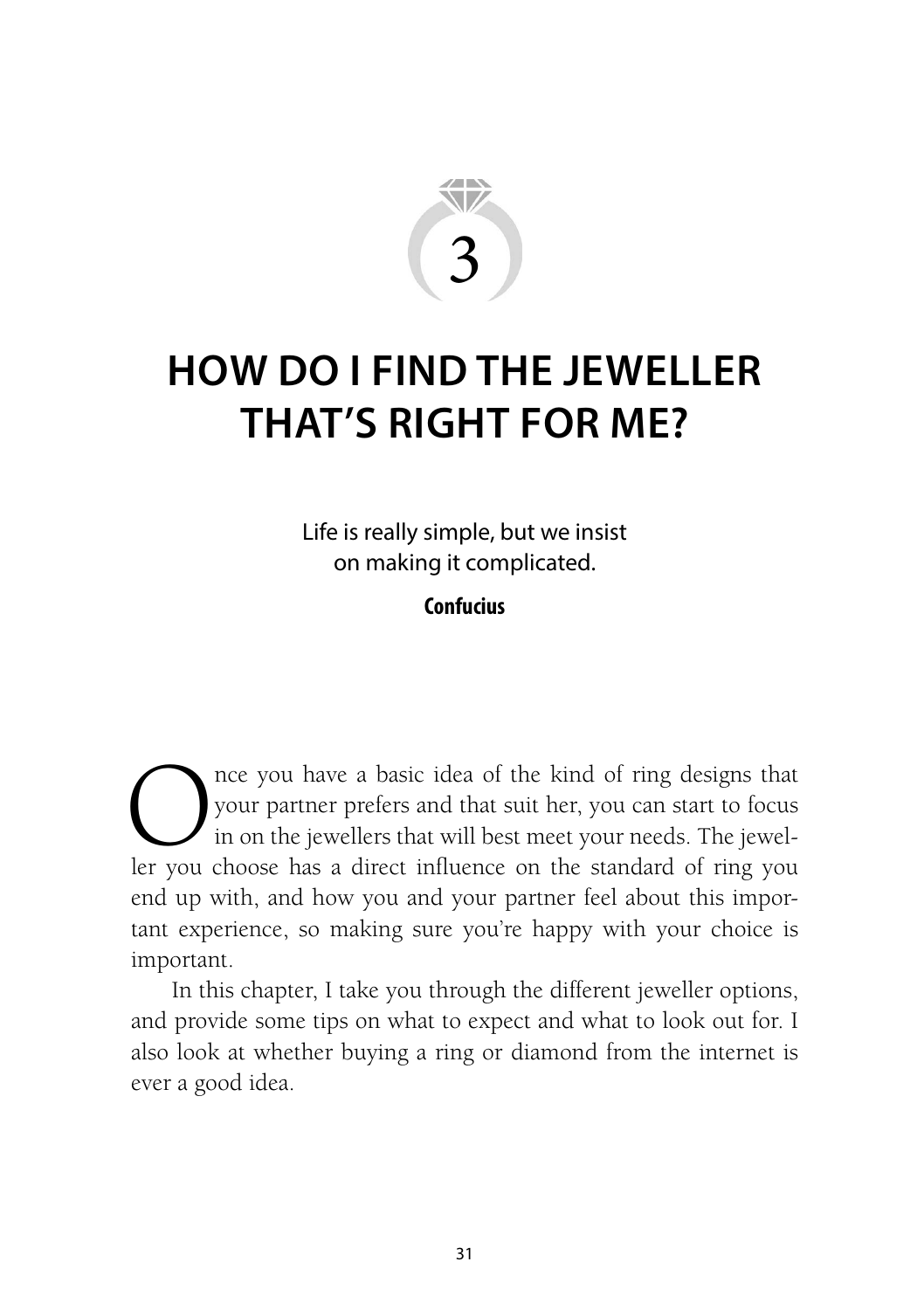# **SHOPPING OPTIONS**

Where you start looking for your engagement ring can have a major impact on the experience you have. Every store has its niche, so deciding which is the right fit for you and your fiancée is important.

## **Local versus city**

Although the local shopping mall might seem like a great place to start, bear in mind that a lot of similar style outlets are likely to operate there. They might all have different names, but if their style of manufacturing is the same, there is not going to be that much difference in the finished result.

# **Chain store versus bespoke**

This is a really big distinction. One focuses on mass production; the other on more quality pieces. Because the quantities of scale are so much larger with a chain store, any small saving they make on one style of ring can really stack up. Making each ring only 1 gram lighter, for example, could end up saving them thousands of dollars when they produce tens of thousands of copies. Whereas a bespoke jeweller would rather you paid for the extra gram of gold and had a ring that was not only stronger and better made but lasted longer.

I do find suburban chain stores can be good for the initial stages of window shopping – you can get a rough idea of what she likes by casually drifting over to the jewellery store window as you are walking through the shops. The key here is to make sure you do this as early in the piece as you can, so as not to raise too much suspicion.

Another major distinction is what level of service and the kind of experience you are likely to receive. Are you going to be able to make modifications to the designs you are looking at? Or is it a vending machine style process, where as soon as you choose a ring from the cabinet, it is replaced with an identical copy?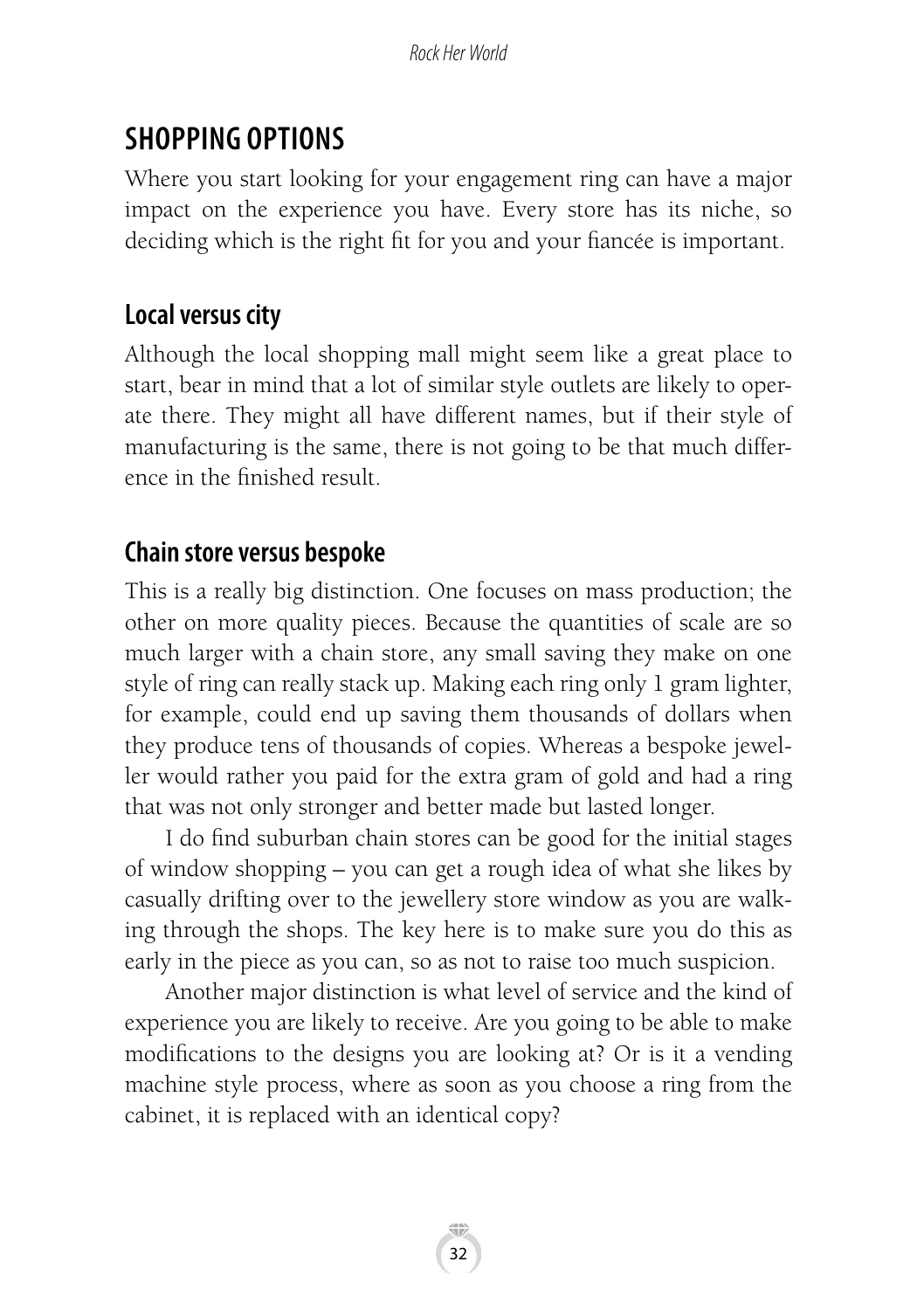# **Engagement ring specialist store**

A specialist jewellery store is the ultimate. If you can find a store that not only specialises in making jewellery by hand but also has expertise in diamonds, you are well on your way to having an amazing ring. (The finer points of what to look for in a diamond are covered in chapter 7.)

In the recent survey conducted by Intertrade Associates, 89 per cent of respondents agreed with the statement 'I would prefer to buy an engagement ring from a business that specialises in diamonds'.

### **Going to the professionals**

If you had to be represented in a court of law, would you want the best lawyer you could afford defending you? Similarly, if you were going to spend a significant sum of money on a diamond ring, wouldn't you want to go to an expert? A common complaint I hear from clients who have been to the big jewellery chain stores is that the staff who served them weren't able to help them with detailed answers to their questions. In their defence, it isn't the staff's fault. They are only told or allowed to say the things that best align with the products they sell. After all, if they really knew all about the better quality diamonds and manufacturing, would they still be able to sell lower grade stones and mass produced cast rings? I imagine that it would be soul destroying to look a client in the eyes and tell them that their beautiful yellow diamond is something that is good quality.

### **Making the process easier**

If you have visited a jewellery store recently, did you get the right advice and a good experience from the store? In Intertrade Associates' survey, 77 per cent of respondents stated that honesty about diamond quality, and a more personalised approach with less pressure would make selecting a diamond ring easier. While in the same survey, 60 per cent of respondents stated that more expert advice, honesty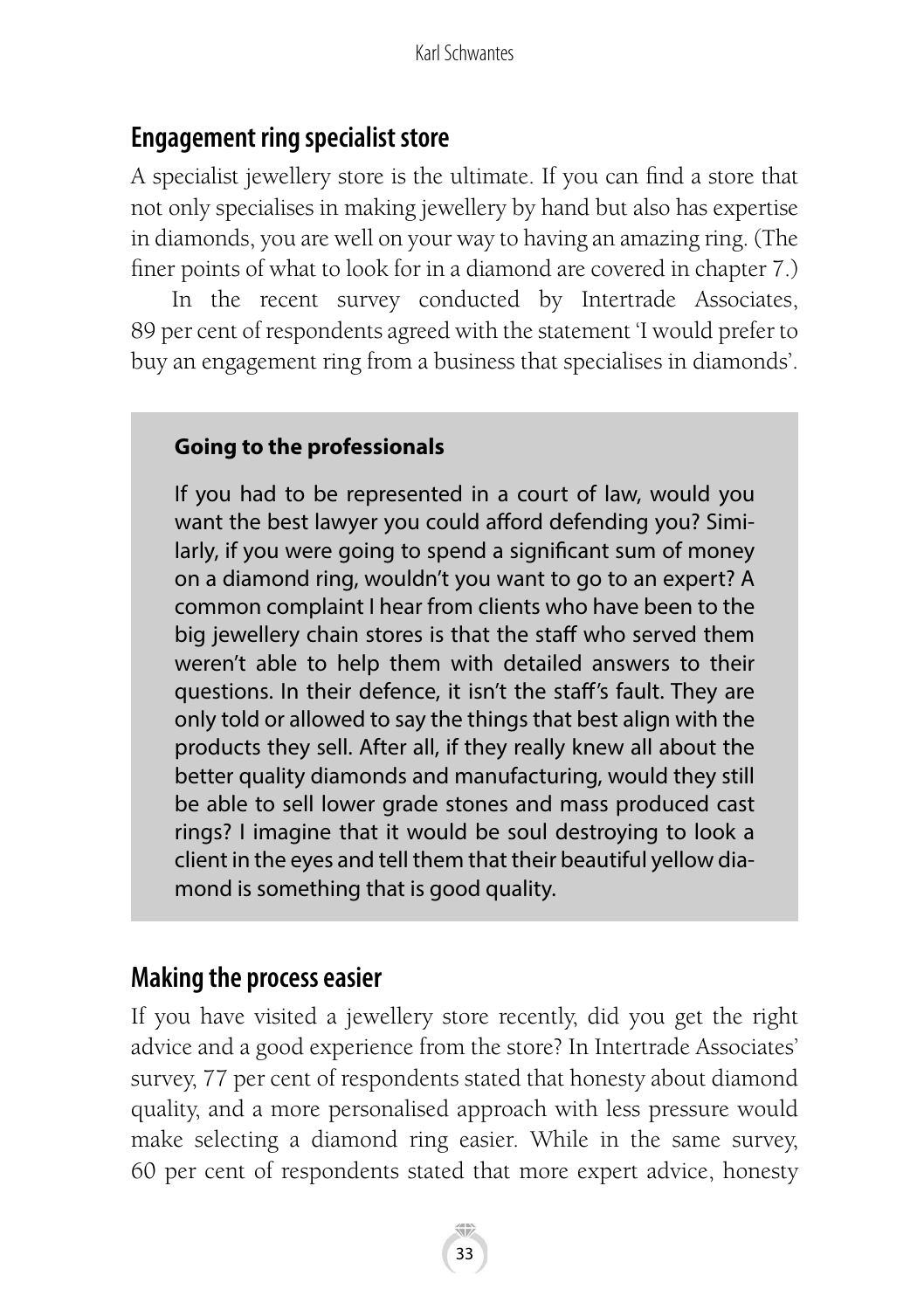about diamond quality, and knowing the real value of a ring would make selecting a diamond ring easier. A diamond engagement ring specialist store should be able to give you all this and more.

Something my parents taught me, and that always rung true for me, was the famous saying from Benjamin Franklin: 'The bitterness of poor quality remains long after the sweetness of a low price is forgotten'.

Choosing the perfect ring doesn't need to be hard or difficult. Finding someone who can help you with the expert advice you need certainly makes the process a lot easier. The breakout box 'Short-listing jewellers with 12 easy questions' provides some quick questions you can run through with any jewellers you are considering. Once you've found a few jewellers you're seriously considering, the section 'Honing in on the jeweller who's right for you', later in this chapter, goes into greater detail on the things you should listen, and watch, out for.

#### **Short-listing jewellers with 12 easy questions**

To make sure you're getting exactly what you paid for, I've provided 12 easy questions. You can use these to quickly rule out the jewellers, and their rings, that aren't right for you. (For a more detailed analysis of some of the points made here, see the section 'Honing in the jeweller who's right for you'.) You can also down this checklist from http://www.karlschwantes. com.au/finding\_the\_ultimate\_jeweller.

#### *Where was the ring made?*

Is the ring made locally or overseas? Handmade rings manufactured locally are not only better quality, but will also last longer. A master jeweller is someone who has spent their whole life perfecting the art of making jewellery. The quality of the piece created by a master jeweller is far superior to that of a mass produced ring.

A lot of the overseas made rings are of lightweight manufacturing design and are not built to stand the test of time.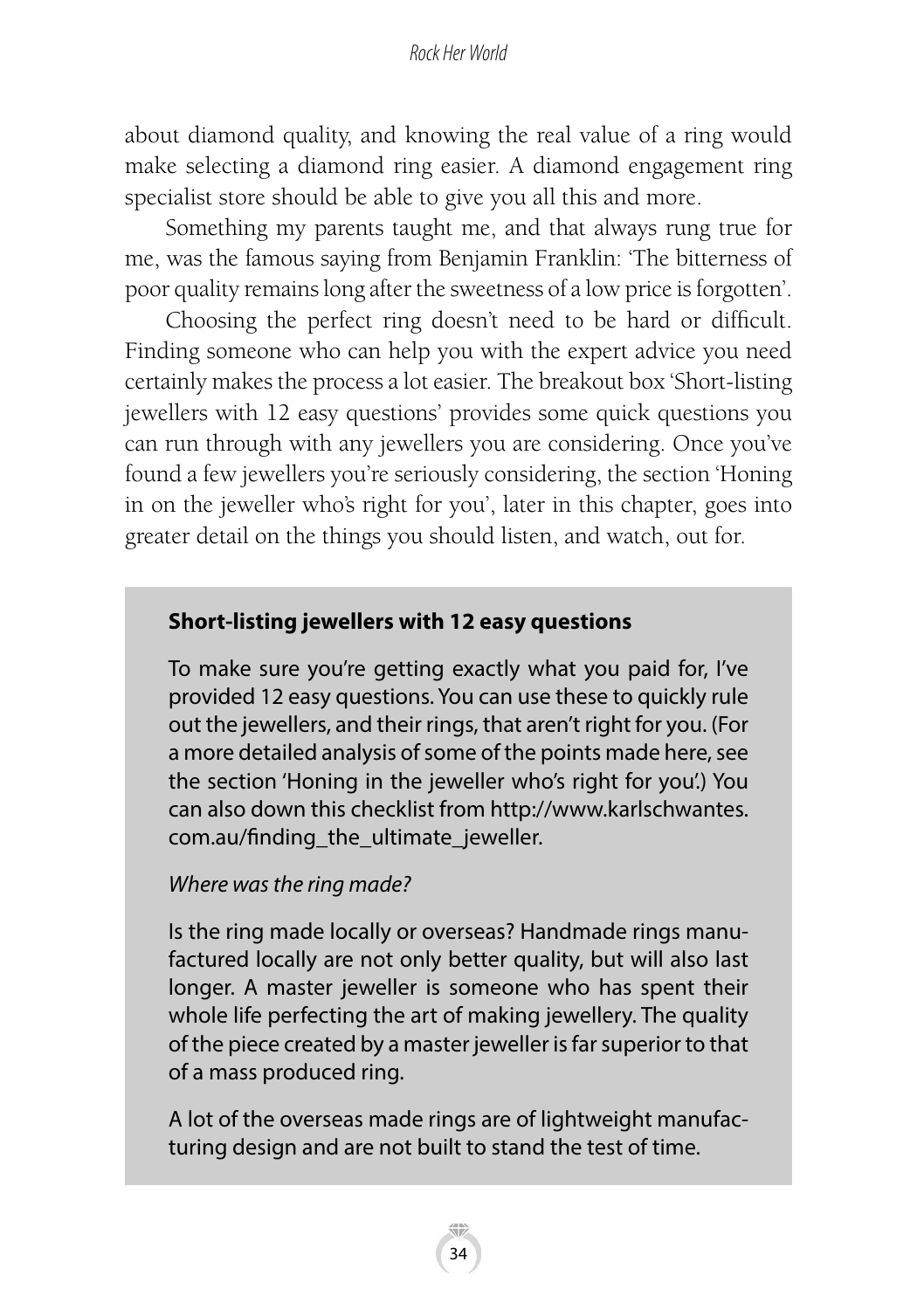### *Will the engagement ring sit flush with the wedding ring?*

This is a must. Most ladies hate to have a curved or fitted wedding band, so having a ring specially designed by a professional jewellery designer is incredibly important. Almost every ring can be designed to sit flush with a wedding band. It just comes down to the skill of the designer. Make sure it is drawn for you in 3D before having it made.

### *Where do you source your diamonds?*

Russian and Belgian cut diamonds are the best in the world. While they usually cost a little extra, they will definitely sparkle a lot more. If you are trying to compare apples with apples, it is important to find out where the diamond was cut. This is because there is also a significant price difference, depending on where your stone was cut and polished.

### *Do you have a qualified diamond grader checking each stone?*

All diamond grading is done by the human eye, which is not infallible. Having a strict diamond grader with knowledge on diamond cutting check your stone is vital to ensure that it has been correctly graded and you get what you pay for.

### *Has the diamond been certified conflict free?*

While most diamonds these days in Australia do come certified conflict free, this is still a good question to ask to ensure you can be assured that the diamond has been sourced through ethical channels.

### *What warranties do you offer?*

Any reputable jewellery manufacturer should be able to stand behind the quality of their work. A lifetime manufacturing warranty gives you the greatest peace of mind. Be especially wary of three-, five- or seven-year warranties. Chances are, there will be an issue one day after the warranty ends.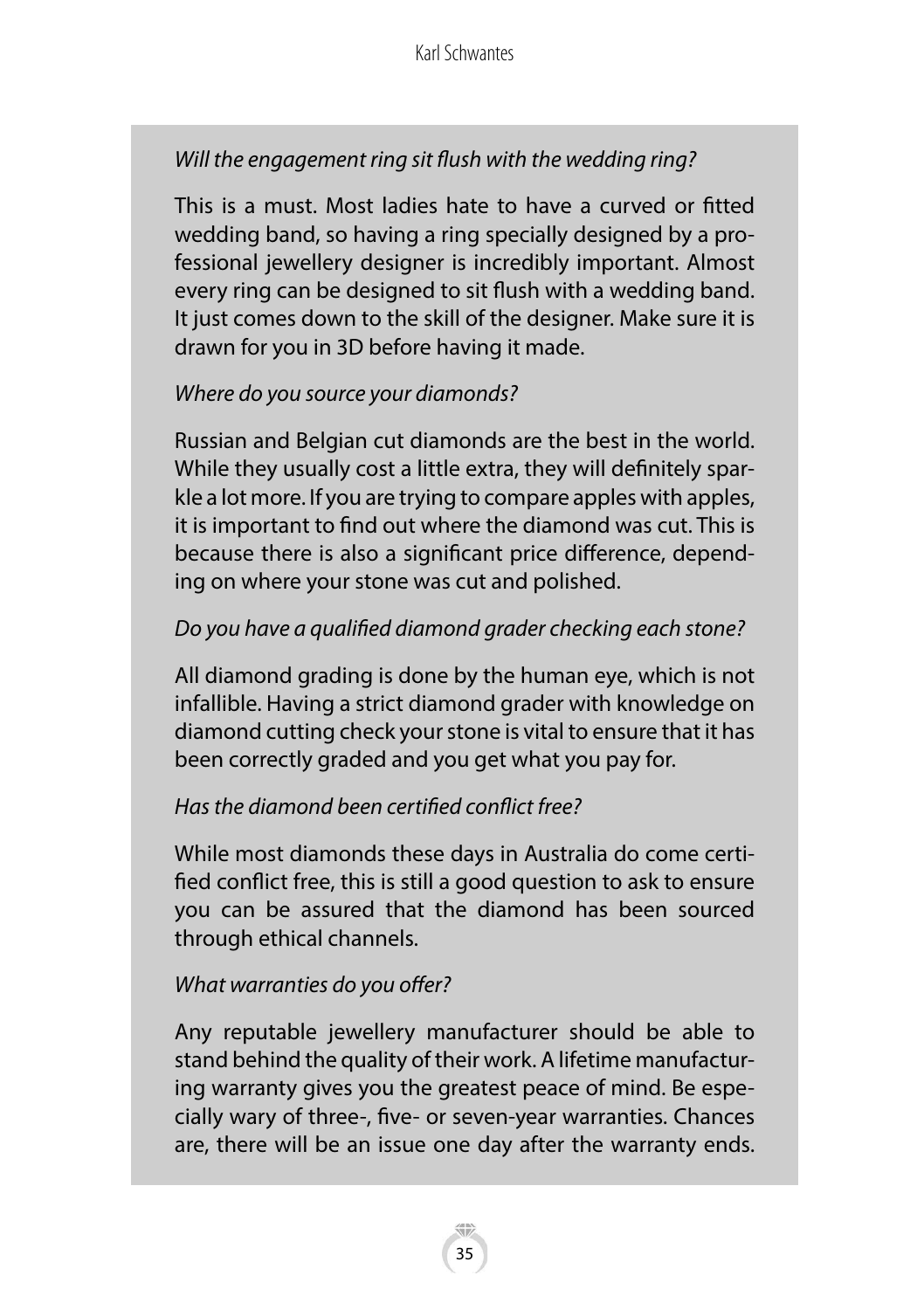I would also personally stay well clear of any jewellery store that only offers a one-year warranty. Why would you want to purchase an engagement ring, that is supposed to last you your lifetime, when a manufacturer is only willing to stand behind their product for a year?

### *Do your rings come with free professional cleaning?*

Most jewellers have ultrasonic cleaning machines specially designed to keep your rings clean and sparkling. The ultrasonic literally shakes the dirt out from all the hard to reach places. While a high-end ultrasonic can cost well over \$1000, a store interested in helping you keep your ring looking at its best should offer this as a free service.

#### *How long have you been in business?*

Longevity and legacy in a business are essential in building credibility and trust. Jewellery stores have been known to come and go, so look for stores that have ideally been around more than 15 years. A warranty is not worth anything if the business is not around to fulfil it.

#### *What happens if a stone falls out?*

If a minor stone falls out for no apparent reason, most reputable jewellery stores should replace the stone free of charge. To a master jeweller, it is usually obvious why a stone has fallen out. If it is not due to wear and tear, the stone should be replaced free of charge.

#### *What happens if a stone comes loose?*

It is quite normal for a stone to come loose through everyday wear. For a jewellery store with a professional diamond setter, it is a simple task to secure your stone. The setting should also be checked every time the ring is cleaned to make sure that the stones have not come loose in the ultrasonic. The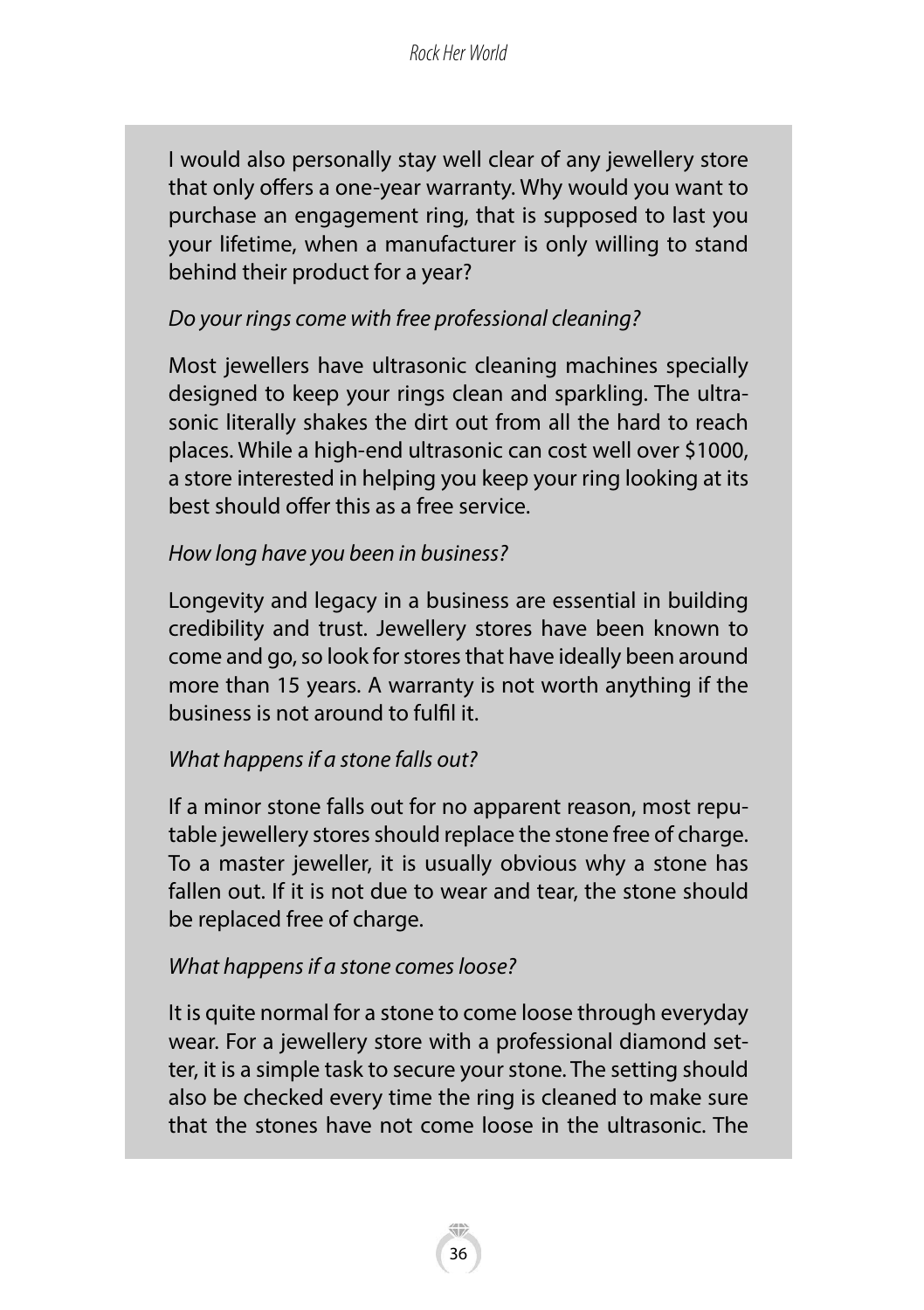last thing you want is for a stone to fall out a day after the ring has been cleaned.

*Will the ring come with a valuation certificate certified by a registered valuer?*

For true peace of mind, make sure that your jewellery comes with a registered valuation certificate from the National Council of Jewellery Valuers. (Go to www.ncjv.com.au for more information.)

#### *What insurance do you recommend for the rings?*

Because jewellers are often dealing with insurance companies throughout the claim process, they should have a good idea about which insurance company is going to look after you the best, in the event of a loss. (See chapter 12 for more information on choosing the right insurance for your ring.)

# **HONING IN ON THE JEWELLER WHO'S RIGHT FOR YOU**

Once you've settled on the kind of jeweller you'd prefer, you're ready for a more detailed analysis of the options. This section shows you how to perform this analysis, particularly if you're interested in going with a specialist store.

### **Being able to speak with the jewellery designer**

Murphy's Law says that it doesn't matter how the ring looks, you will invariably want to change something about it. I often chuckle to myself when a client asks to see a ring that looks the same but different to the one that they have been considering. If you're looking for something that is unique, having an artistic jewellery designer who can sketch rings in 3D is a great way of getting that ring you have in your mind down on paper.

For me, a jewellery designer is like an architect, whereas the jeweller is the builder. Having the best builder in the world won't make the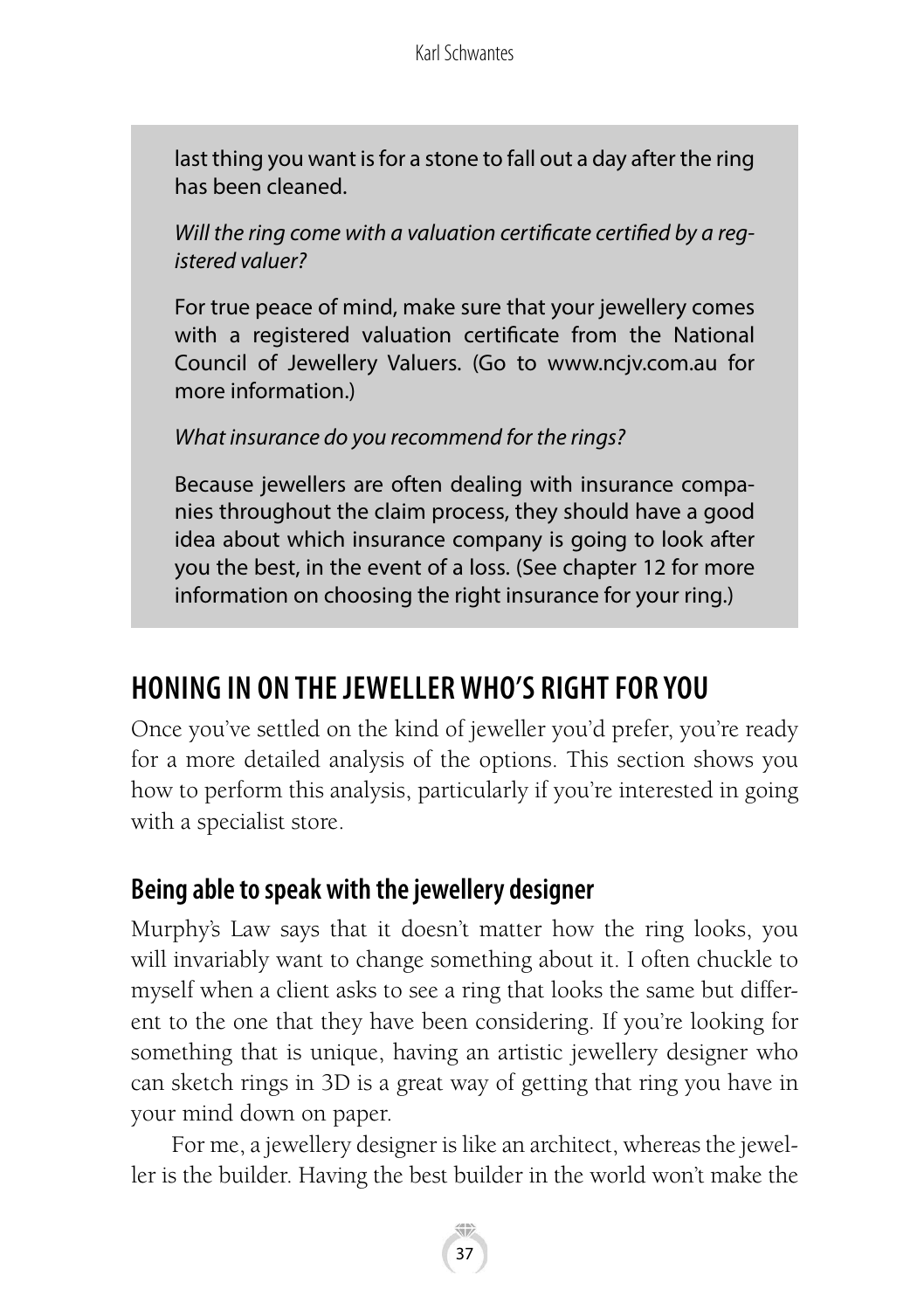ring look any good if it has been designed poorly. A jewellery designer will help you tweak your design to really highlight the stones you have chosen and complement the hands of the lady wearing it. Also keep in mind one of my favourite sayings: 'You don't know what you don't know'. As a client, you won't know all the things you need to ask when having a ring designed and made. My philosophy is, if a design can be done one of two ways I will always ask which a client prefers. Often clients will say to me, 'I didn't know that you could do that.' A professional jewellery designer can show you a lot of little design features to really make the ring your own and blow your partner away.

One of the crucial elements of an engagement ring design is the ability for it to sit flush with a wedding ring. Almost any engagement ring can be designed to sit flush with a wedding ring – if you know how. Several times a week I see ladies with engagement rings that need a specially fitted wedding band. This is something most ladies do not want because it then leaves them with a few options. Either they have to have a curved wedding band or the engagement ring has to be modified to allow for the straight wedding ring. While the first option is not always ideal, I am always very selective about whom I recommend the second option to. For some ladies, the thought of cutting, carving or trimming their engagement ring can be quite distressing. Even the fitted band option will cost you around \$300 to \$500 more than a straight band because a fitted wedding band takes longer to make. So all the more reason to make sure that the engagement ring has been designed correctly in the first place – ensuring the engagement ring will sit flush with the wedding band will save you not only the extra cost of a fitted band or modifying the engagement ring, but also the distress of your future fiancée.

Fitted wedding bands can also be problematic if her engagement and wedding ring have princess cut diamonds, as princess cut (square) diamonds do not like to go around corners.

### **Checking whether the rings are made on the premises**

This is especially important if you are having something designed for you. It is essential that your designer and jeweller are able to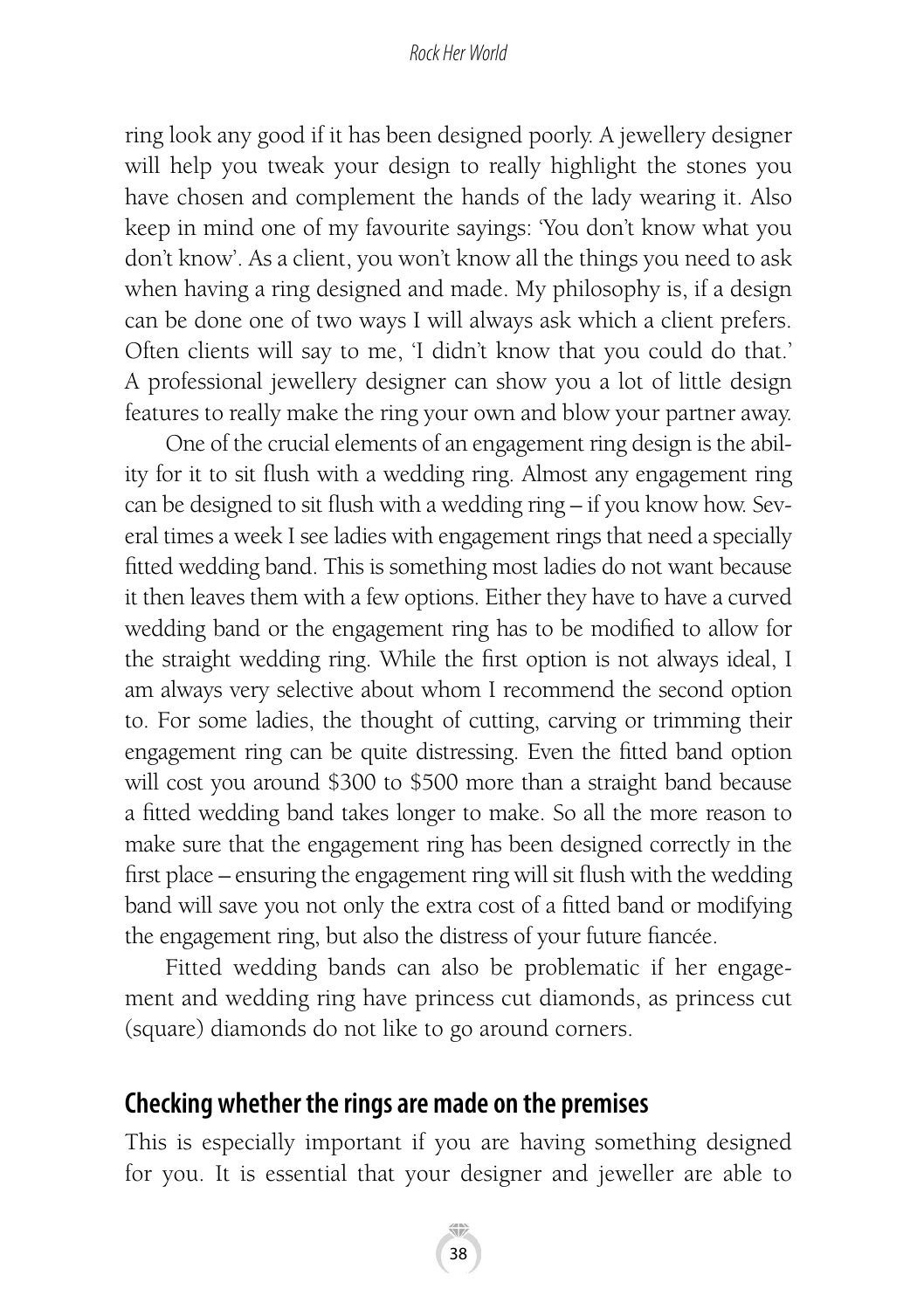talk about your design as it is being made. After I design a piece, I will always sit down with the jeweller for five to ten minutes before they start the job to talk about all the finer points of the design, and aspects such as what my vision for the piece is and anything that the client specifically wants. Throughout the day, I will check on the progress to ensure the plans and designs are being followed to the letter. Making minor tweaks and adjustments as the ring is being made is the best way to optimise the design and ensure the finished product stays true to the overall vision. Sometimes these tweaks can be something as minor as adjusting the angle of a shoulder stone by a few degrees so it flows around the finger better. Or they may involve adjusting a setting so there is a better overlap of the centre stone to the surrounding halo diamonds to create a bigger diamond feel. These minor adjustments as the ring is being made are far preferable to only seeing the ring when it's completed and trying to make further changes then. Making minor adjustments to the design as it is being made is not only easier, but the end result is also far superior in delivering the 'Wow' effect.

# **Being able to speak with a qualified diamond grader**

This is something that is great for the guys. As men, we can sometimes get more caught up in the facts and figures of a purchase than the emotive connection. Having someone you can fire questions at, and really drill down to the differences between the diamond options and their different benefits, is a great confidence builder. Qualified diamond graders should be able to not only tell you why one diamond is cut better than another, but also show you.

# **Checking the after-sale service**

After-sale service is something that some people pay lip-service to. Personally I think the peace of mind that good after-sale service can provide is invaluable. A true after-sale service should include things like professional cleaning, inspection by a qualified jeweller for signs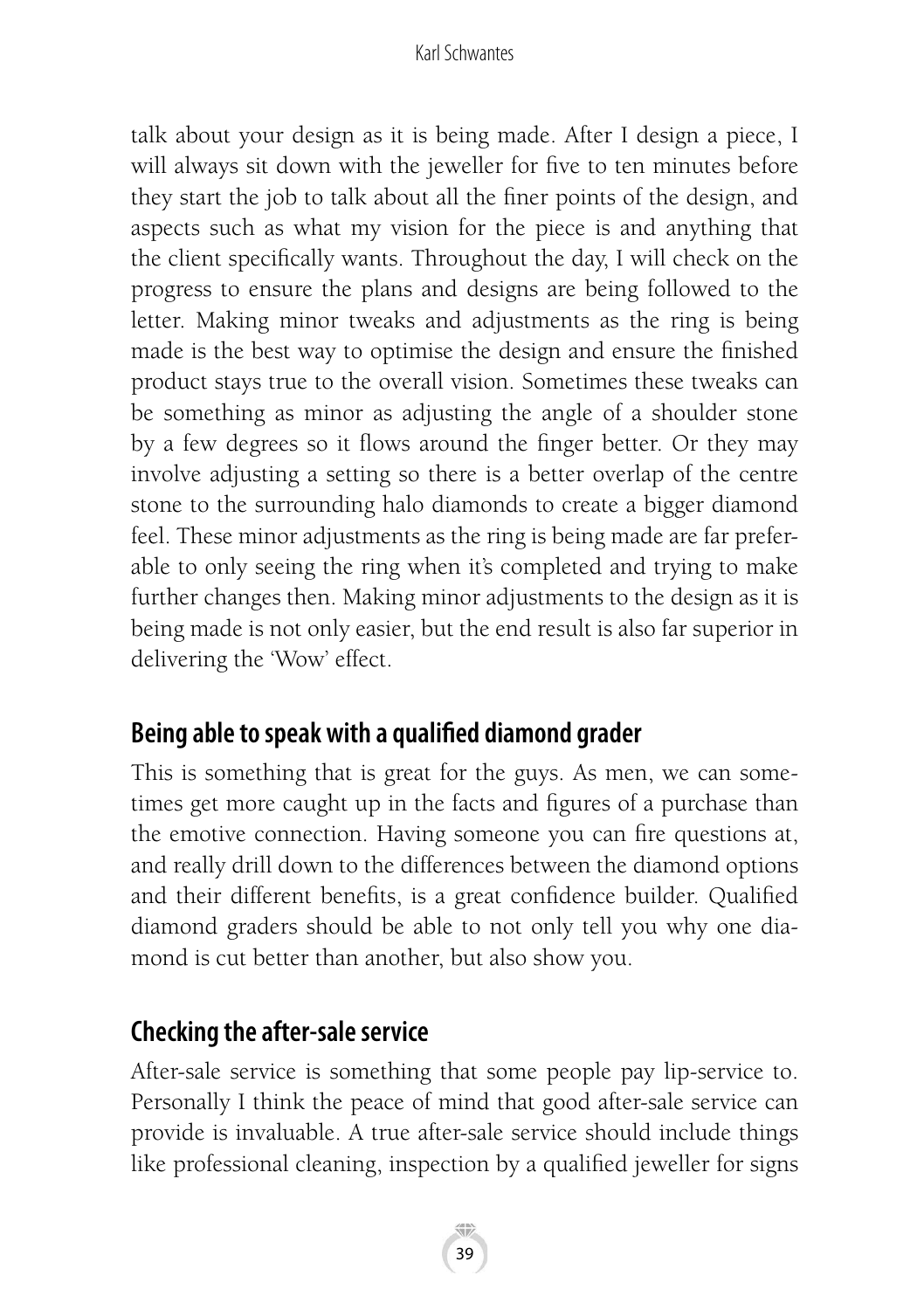of wear and accidental damage, and stone tightening. It is perfectly normal for stones to come loose through everyday wear. Something as simple as changing the bed sheet, can cause the diamond to get bumped. (Who hasn't tried to shove their hand down that incredibly small passage between the mattress and the headboard, scraping their fingers in the process?)

The main cause of stones becoming loose is that most ladies take their ring off at some point during the day, and then put it back on the opposite way. What most people don't realise is that by putting the ring on the opposite way (yes, a ring does have two sides to it) and doing the same activity creates a seesaw effect of the stone. As the ring is bumped from either side, the claws are moved away from the diamond, causing the stone to become progressively loose. For a professional setter it takes only a minute to tighten a stone that is moving in its setting. It is considerably more expensive to replace the stone once it falls out. So having a free after-sale service where you can get your diamonds tightened if they are loose while you wait will definitely put your mind at ease.

### **Professional cleaning**

A typical jewellery store uses an ultrasonic to clean jewellery. Ultrasonics are extremely effective at cleaning diamond rings for two reasons. Firstly, they have a heating element to keep the water hot. Much like trying to clean your dishes at home with cold water, the best way to clean a diamond is with hot water. The hot water helps break down the hand cream and soap that all ladies use in their daily lives. Secondly, they send shock waves through the water. These shock waves are designed to literally shake the dirt out of all the hard to reach places. A few minutes in an ultrasonic might be similar to you trying to clean the ring at home for 10 minutes. The only catch is that most high-quality ultrasonics cost more than \$1000. So while it is not really feasible for you to have one at home in your kitchen, your jeweller should be able to provide this service for you to make your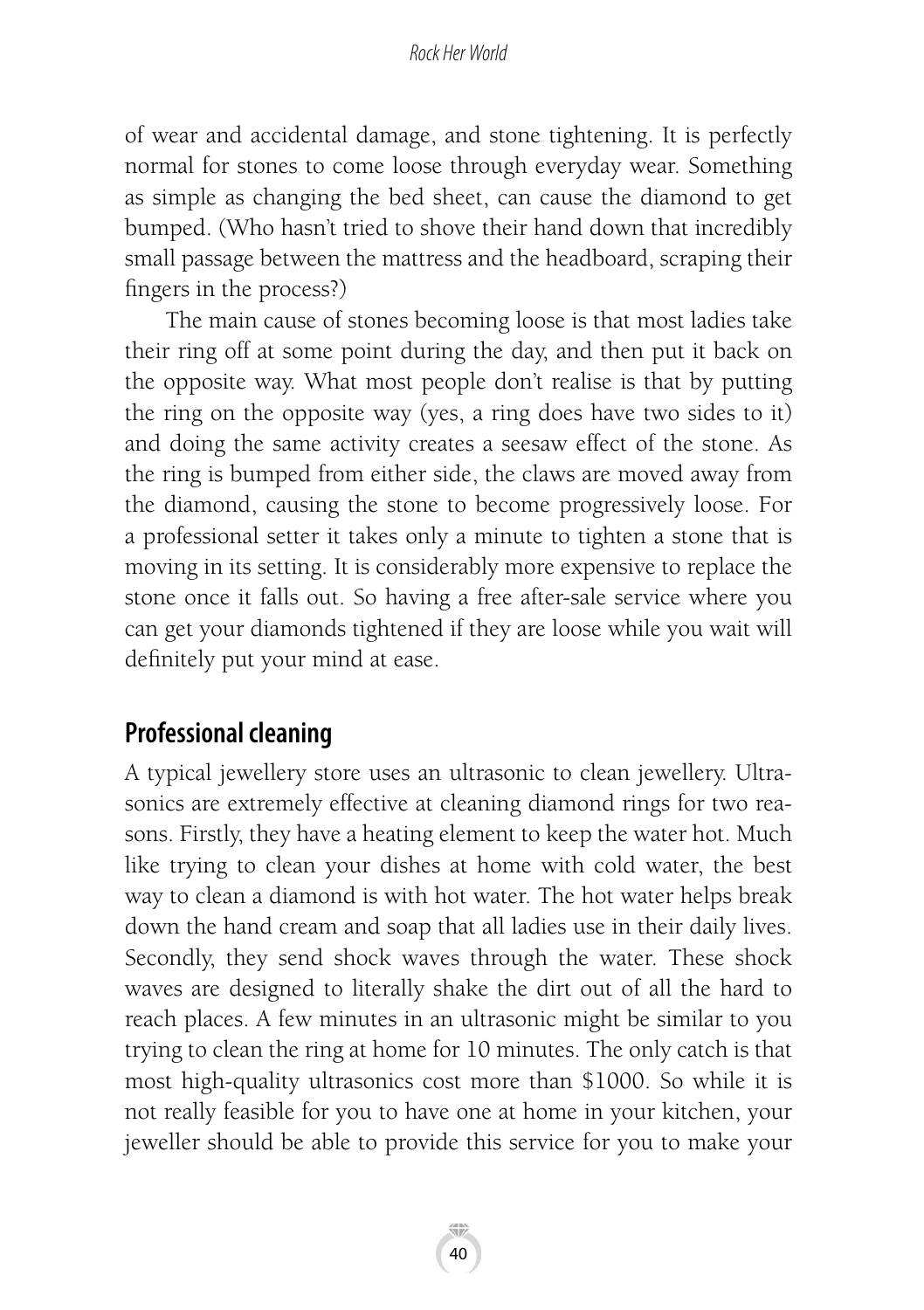diamond look like new – almost like a free car wash every time you get your car serviced.

## **Warranty**

For the ultimate peace of mind, you need to make sure your ring comes with a decent warranty. I am always sceptical of a jewellery warranty that runs out after three, five or even seven years. Knowing my luck, something would go wrong the day after the warranty expires. If your jeweller is making a quality piece, the warranty should cover you for your lifetime against any manufacturing defects.

### What a warranty should cover

A warranty should cover any faults that occur as a result of manufacturing. This could include things like a cracked solder join. The most common solder join crack is the one at the bottom where the ring was originally sized. However, a solder join can also crack near the top of the setting where the settings join to the band. This is why it is absolutely essential to make sure you have your jewellery checked at least once a year so any problems can be detected early.

Other warranty issues could be something like a fault in the gold. You will often see this in a claw that just seems to break for no reason. If you look closely at the break, you may be able to see that the gold is not right – it almost has a honeycomb (or Aero bar) effect, or looks like it is filled with bubbles. This can be common with massproduced cast rings, where the gold was too hot at the time of casting.

### What a warranty shouldn't cover

A warranty doesn't cover everyday wear and tear. This may seem obvious, but it still needs to be said, because sometimes clients have an unrealistic expectation of the strength of their rings. Rings, like anything that you use (such as cars or clothes), are susceptible to wear and tear. It is perfectly normal for rings to have scratches and dents from wearing them. (The first scratch on a new ring is always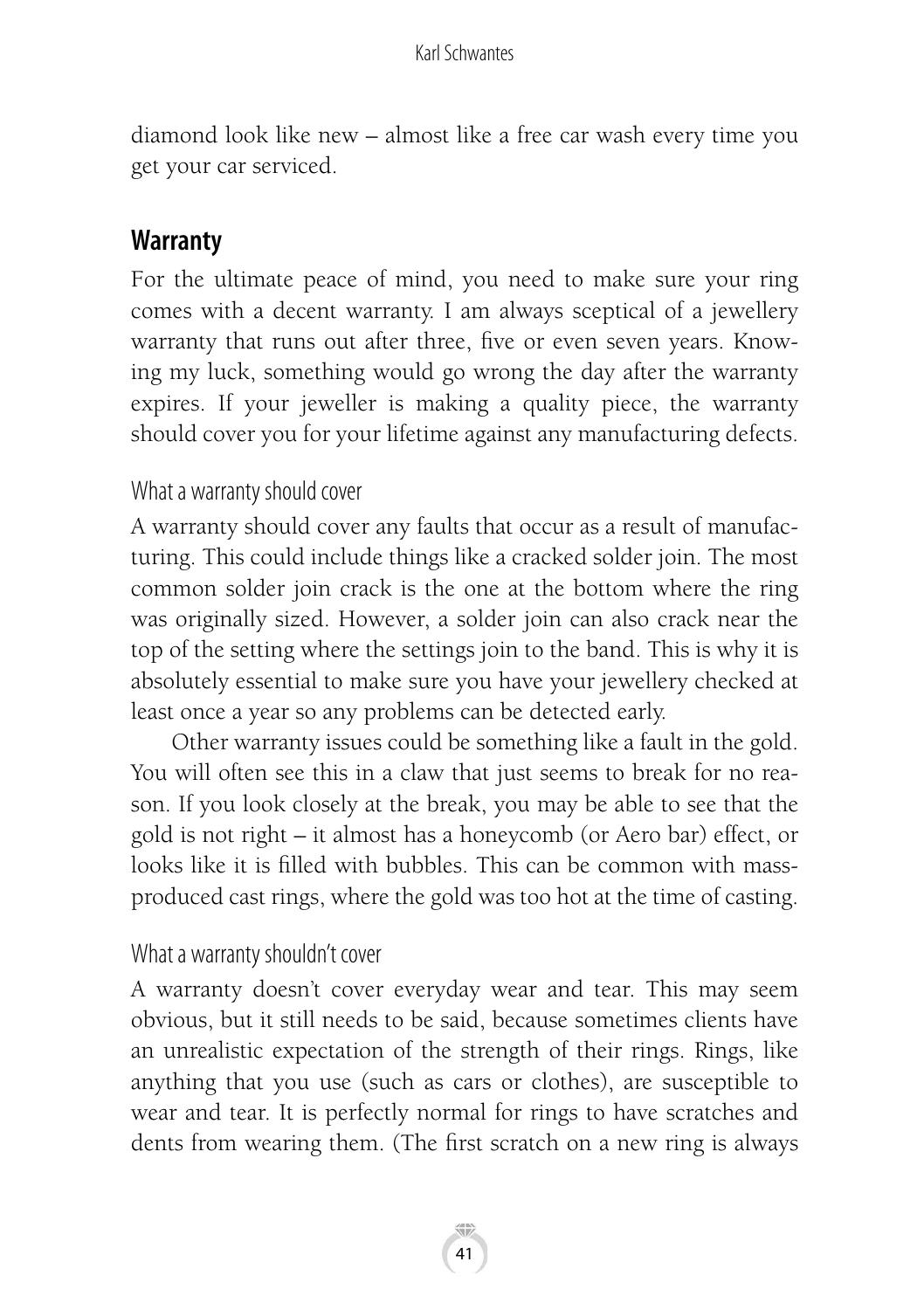the one that hurts the most. After that, you will find that all the little ones blend together.)

Claws may last for 12 years, but eventually they will need to be replaced, just like the tyres on your car. Likewise, accidental damage, like getting your ring caught in a glass sliding door or dropping it into an incinerator, won't be covered. (As funny as it sounds, these are just some of the real-life examples that I have seen.)

*Note:* you should always have insurance to cover stone replacement that is due to wear and tear issues. I cover insurance in more detail in chapter 12.

# **THINGS TO LISTEN OUT FOR WHEN CONSIDERING JEWELLERS**

Sometimes jewellers are guilty of some serious mistakes when it comes to creating the perfect ring-buying experience. The mistakes I cover in this section can be a real turn-off – and you should think about walking away if you come up against them.

### **Bad service**

This is one of my all-time pet hates. In this day and age, there is really no excuse for bad service. One of the great advantages of a bricks and mortar shop is the ability to provide an amazing in-store experience. Jewellery sales staff who don't seem genuinely interested in their clients are basically just asking for them to leave. All of the research today points to client engagement as the best way to help build great relationships. After all, would you really want to buy something as special as an engagement ring from someone that couldn't be interested enough to greet you warmly as you enter the store?

It is the job of the salesperson or consultant to listen and ask questions – not to tell you what you should purchase. Unfortunately, all too often sales staff have a hidden agenda and are just interested in moving an old item of stock.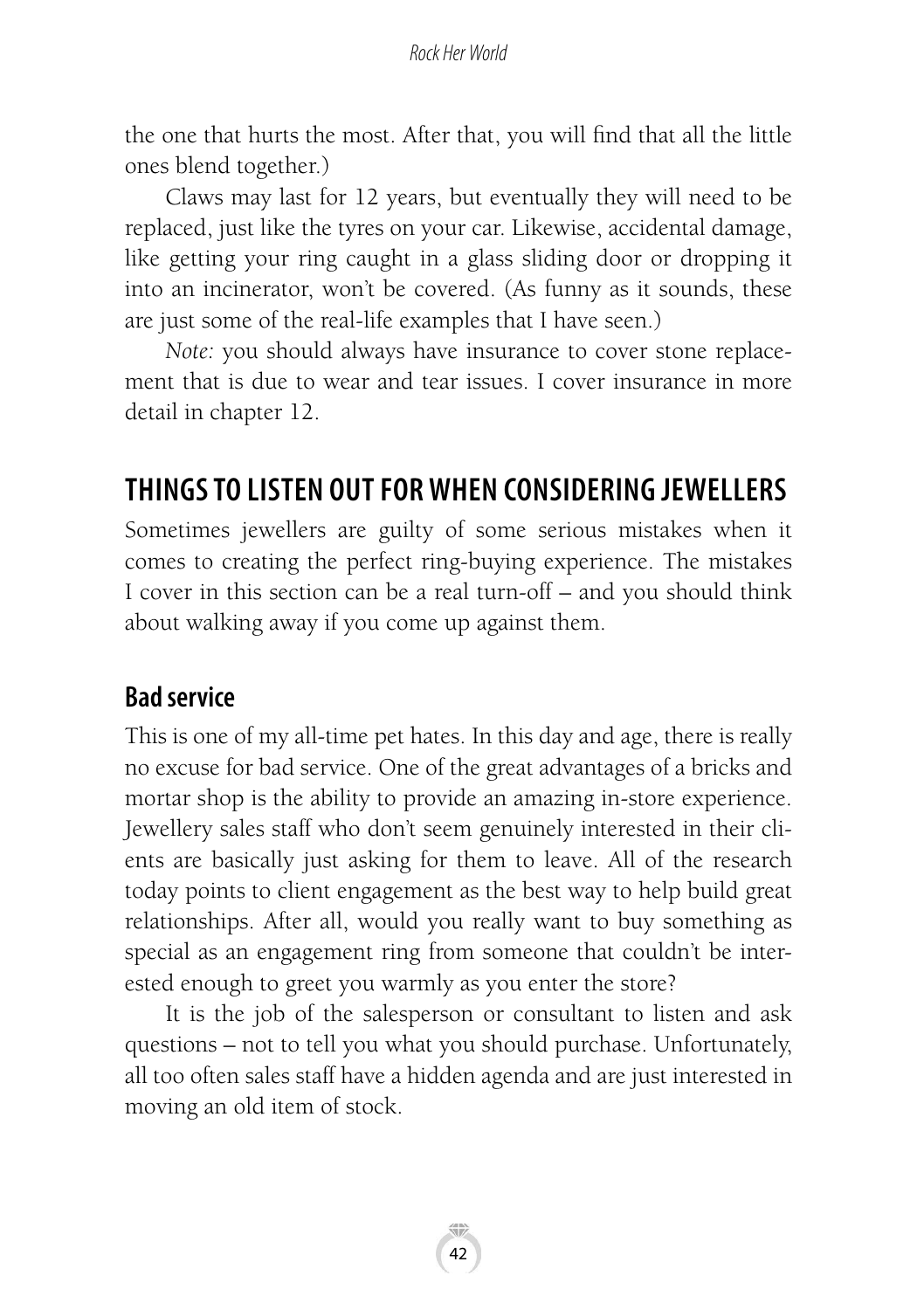# **Sales pressure**

I am really not a believer in jewellery sales. I believe the best price that someone can do today should be the same best price they can do tomorrow or next week. Provided the ring is still available and the cost of replacing the item hasn't changed, the price shouldn't change. Choosing and buying an engagement ring is not something that you should rush. Never feel like you are being pressured into making a hasty decision because the ring is on sale and you need to buy it today to lock in the price. Remember – this is something that you are going to have for a very long time.

### **Thinking twice about 'half-price' diamonds**

Do you know of a secret diamond mine where you can buy diamonds at half price at certain times of the year? I certainly haven't heard of such a mine. From my experience, you can buy the same diamond anywhere in the world for +/–5 per cent. So if you are looking at a diamond in a store that a sales assistant claims was a certain price but is now a different price, with a massive reduction, don't be misled. These sorts of stores inflate their prices, just to offer artificial savings of 40 to 50 per cent. These sorts of savings are just simply not genuine.

When being offered a massively reduced diamond, here are some questions to ask yourself:

- Am I being fooled by inflated mark-ups?
- Am I being pressured to make a quick decision based on a big reduction?
- Am I comparing apples with apples?
- Is this same sale being offered multiple times throughout the year?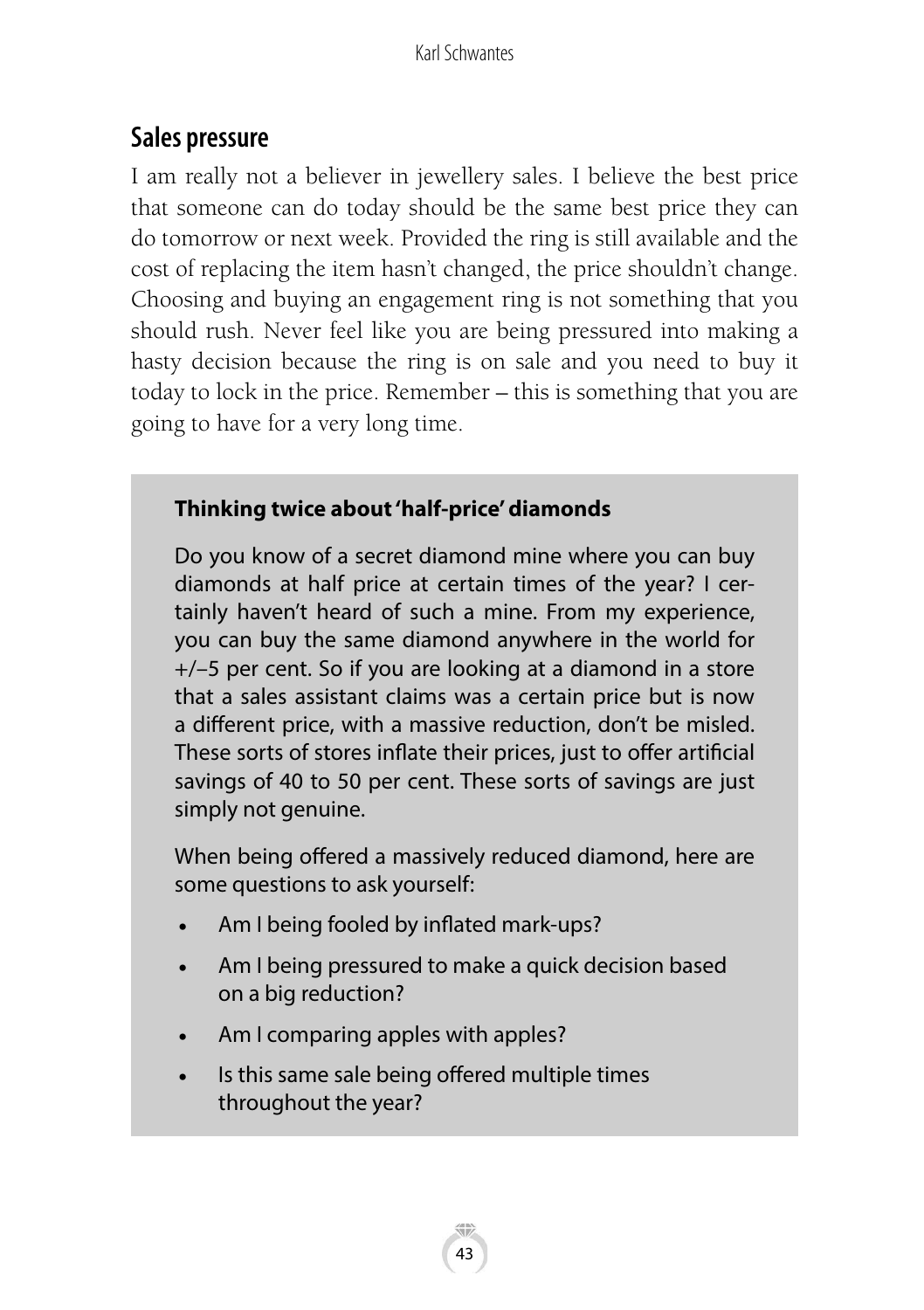# **Not listening**

I believe that, as jewellery professionals, it is our job to sometimes be mind-readers, clairvoyants and detectives. I actually really enjoy the journey of discovery with my clients – finding out about each client, what they love, where they work, what their hobbies are. Listening to what they love makes it very easy to help them find the path to their dream ring. If the salesperson you're dealing with is not listening to what you are saying or asking of them, the best thing you can do is leave, because they will never be able to help you find what you are looking for.

# **Poor store culture**

Do you get a good vibe when you walk into the store? Or are the sales staff just working on a commission basis? The last thing you want to feel like is that someone is only interested in you if you are making a purchase – and that they are willing to drop you the moment they sense you are not buying today. A much better culture is where sales staff are a team, all working together to help you and your fiancée along your journey of finding the perfect ring. Walking into a shop with a great team environment always reminds me of the show *Cheers*. It's a place where you feel comfortable and at ease, and yes – where everybody knows your name.

# **THINGS TO WATCH OUT FOR**

As well as listening out for negative aspects (refer to preceding section), you should also look out for certain things – which, if you spot them, should make you think twice about choosing that particular jeweller.

# **Lightweight manufacture**

This is the term used to describe rings that are made lighter than they should be, in an effort to save on gold or platinum. You should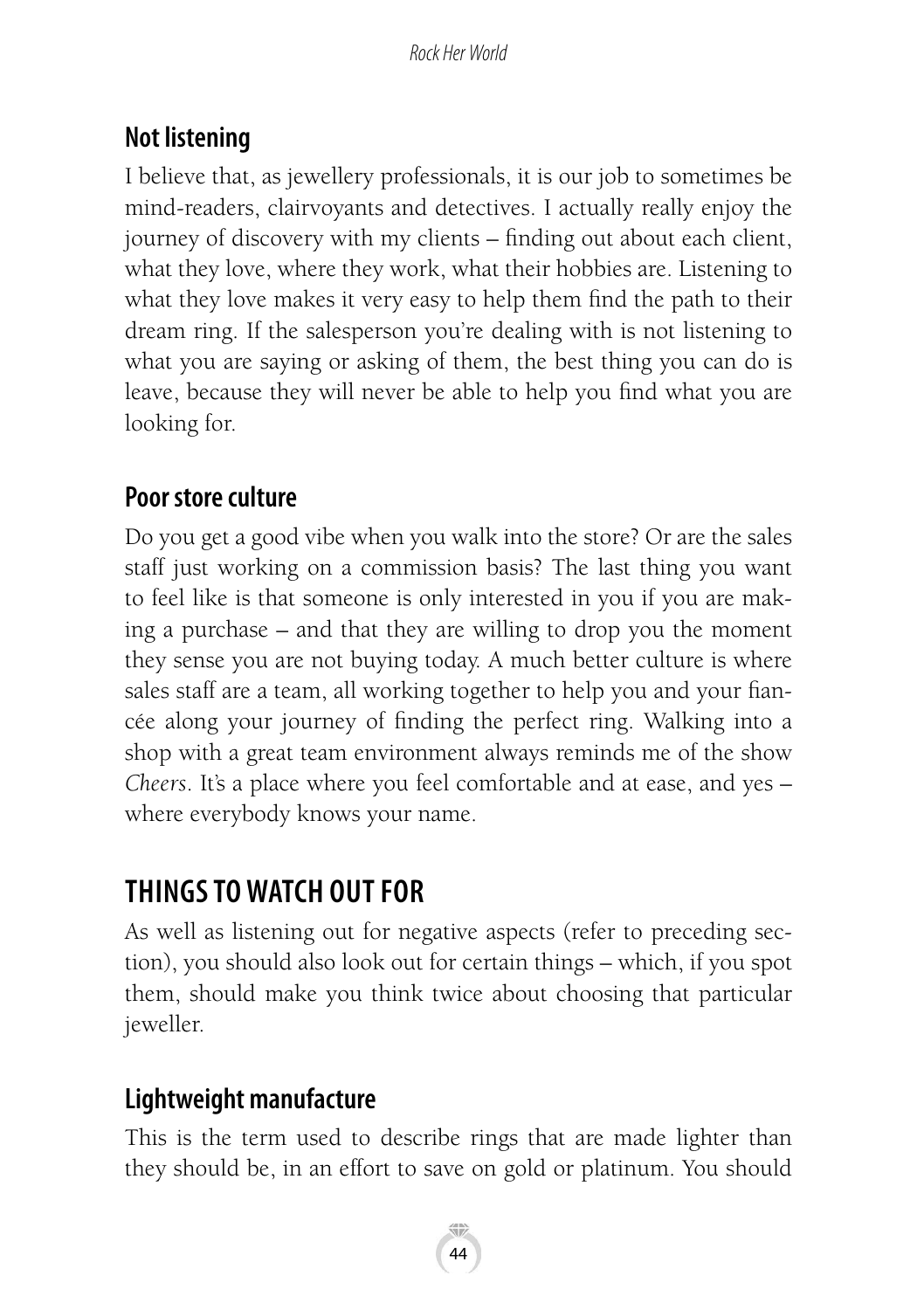be able to see this kind of manufacturing yourself if you look underneath the ring. Things to look out for are hollowed out sections of the band, or decorative gallery-style features under the settings. While these features might look fancy, their sole purpose is just to hide the hollowed out section.

The reason having a solid band underneath the main setting is important is because it makes the ring a lot stronger. When a circle is thick and strong, it is able to resist the stresses placed on it, making it harder for the setting to flex and bend. Claws can also be made finer in lightweight settings, which, of course, will be an issue for your stone security.

# **Invisible-set diamonds**

This is the art of putting diamonds together without any metal inbetween the stones. The diamonds are actually specially cut to be used in an invisible setting, so there is a special facet underneath the stone that clips into a guide rail. The idea behind this setting style is to give the appearance of a bigger diamond using lots of smaller stones – because four small stones will always be much cheaper than one larger stone with the same diameter. See the following figure for an example of invisible-set diamonds.

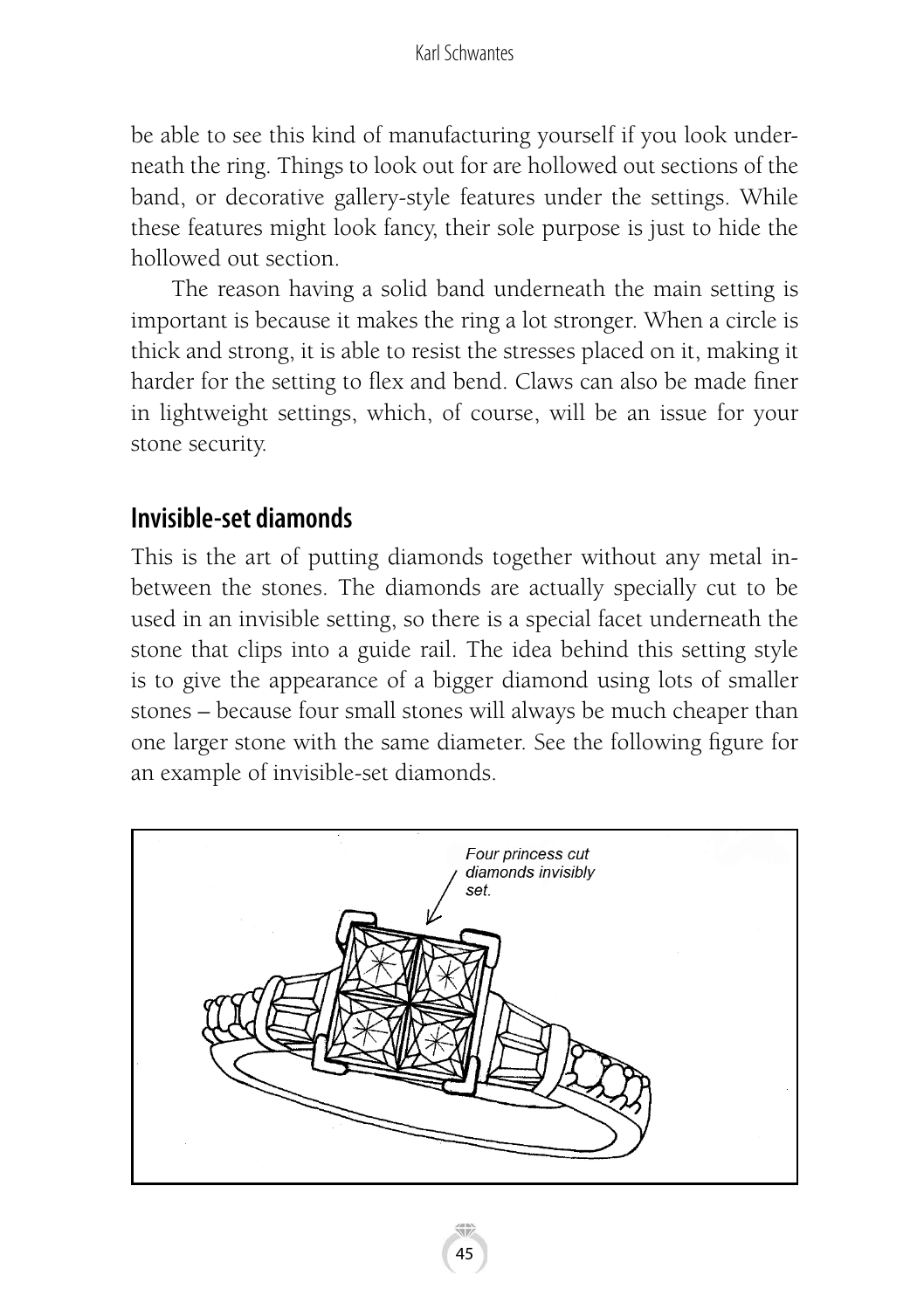This type of setting really violates one of the basic principles of stone setting, which is that there must always be metal on opposite sides of each stone. Basically, this forms a metal bracket to hold the stone in. When an invisible stone is knocked out of its setting, putting it back in can be extremely difficult, assuming that you were able to find the stone. Secondly, while most invisible-set rings come with a replacement warranty, it is still an inconvenience to have the ring sent away to be repaired. As almost all invisible-set rings are made overseas, the wait time can be anywhere from two to three months. The first time it happens, your partner might be a little upset; the second time, she'll likely be extremely upset. By the time it happens for a third time, I can guarantee your partner won't want the ring anymore. You also have to be mindful that any work done to the ring (like resizing) may also void any warranties that come with the ring.

### **Testimonial: Julia Minkova – would your jeweller do this?**

A couple of years after purchasing my ring, my partner and I left for Japan, where we spent more than four years. Not long before returning to Australia, I noticed that one small diamond on the shoulder of my ring was missing. I didn't want any other jeweller touching it, so I waited until I returned to Australia and then went to my jeweller to see if he could help me again. And guess what?! He fixed my ring free of charge, and this was after more than six years of wearing it! And it was not 'just fixing' – the ring was polished and cleaned and looked like new when I got it! I was really impressed!

### **Micro setting**

This is a style of setting similar to the traditional grain or pave setting (where diamonds are 'paved' in a tight grouping on the surface of the jewellery), with one major difference. The little beads or claws that are holding the diamonds in are half the size. This is done to create